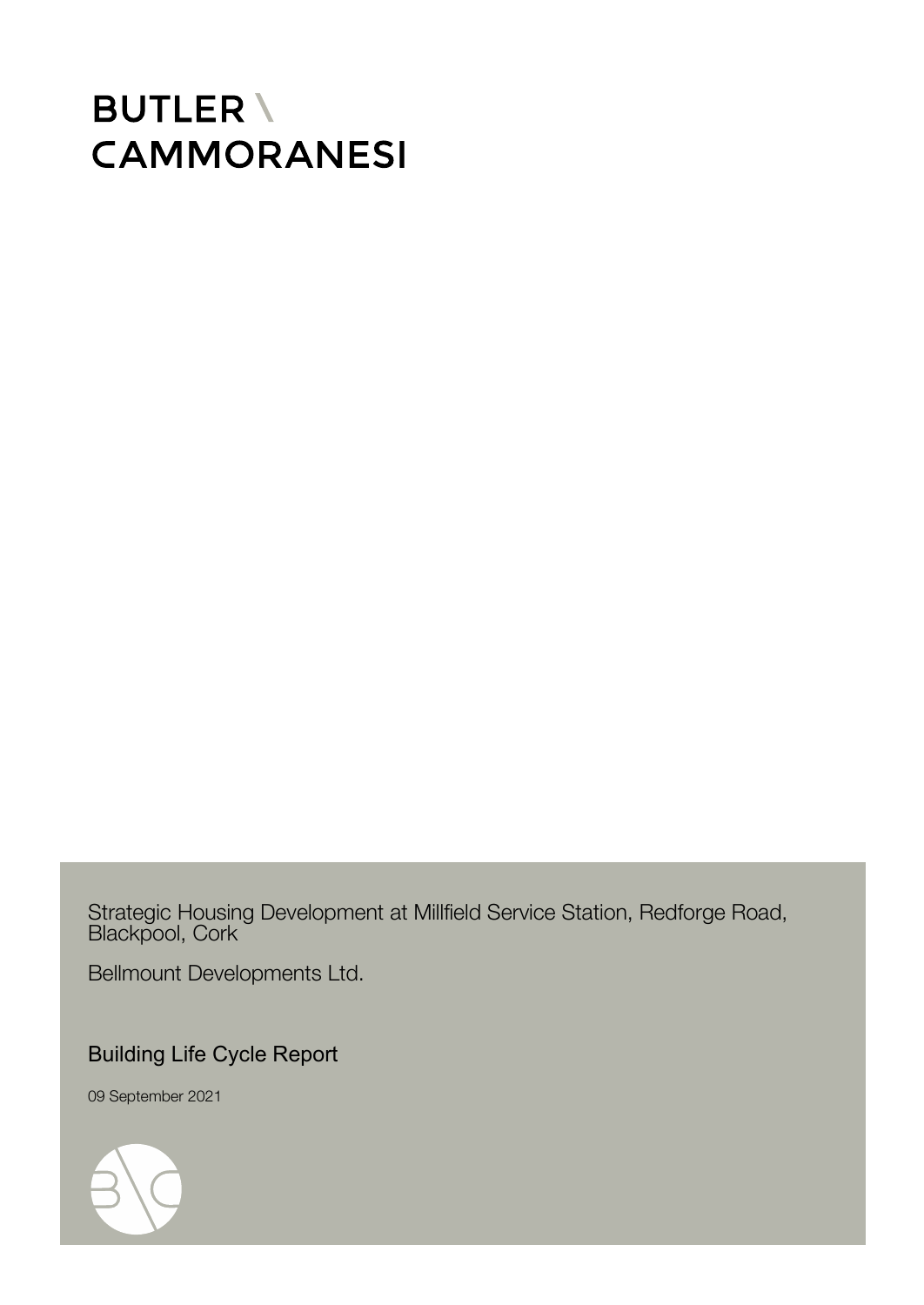## Quality Information

| Project Title:  | Strategic Housing Development at Millfield Service Station, Redforge Road, |
|-----------------|----------------------------------------------------------------------------|
|                 | Blackpool, Cork                                                            |
| Project no.:    | 19082                                                                      |
|                 |                                                                            |
| Document title: | <b>Building Lifecycle Report</b>                                           |
| Document no.:   |                                                                            |
| Rev.:           | Α                                                                          |
| Series:         | Planning                                                                   |
| Prepared by:    | <b>PB</b>                                                                  |
| Checked by:     | LC                                                                         |
|                 |                                                                            |
| Date:           | 09 September 2021                                                          |

This document has been prepared by Butler Cammoranesi architects, taking into account the instructions and requirements of our Client. It should be read in conjunction with all other Tender documents. Contractors when tendering shall make provision for the contents therein.

Butler Cammoranesi architects accepts no responsibility or liability arising from the use of this document for any purpose other than that for which it is intended to be used, or by any third party.

© The copyright of this document is vested with Butler Cammoranesi architects and no part may be reproduced without prior written agreement.



Butler Cammoranesi architects Ltd. Registered in Ireland. Reg. No.: 568136 Registered office: 6 George's Quay, Cork City

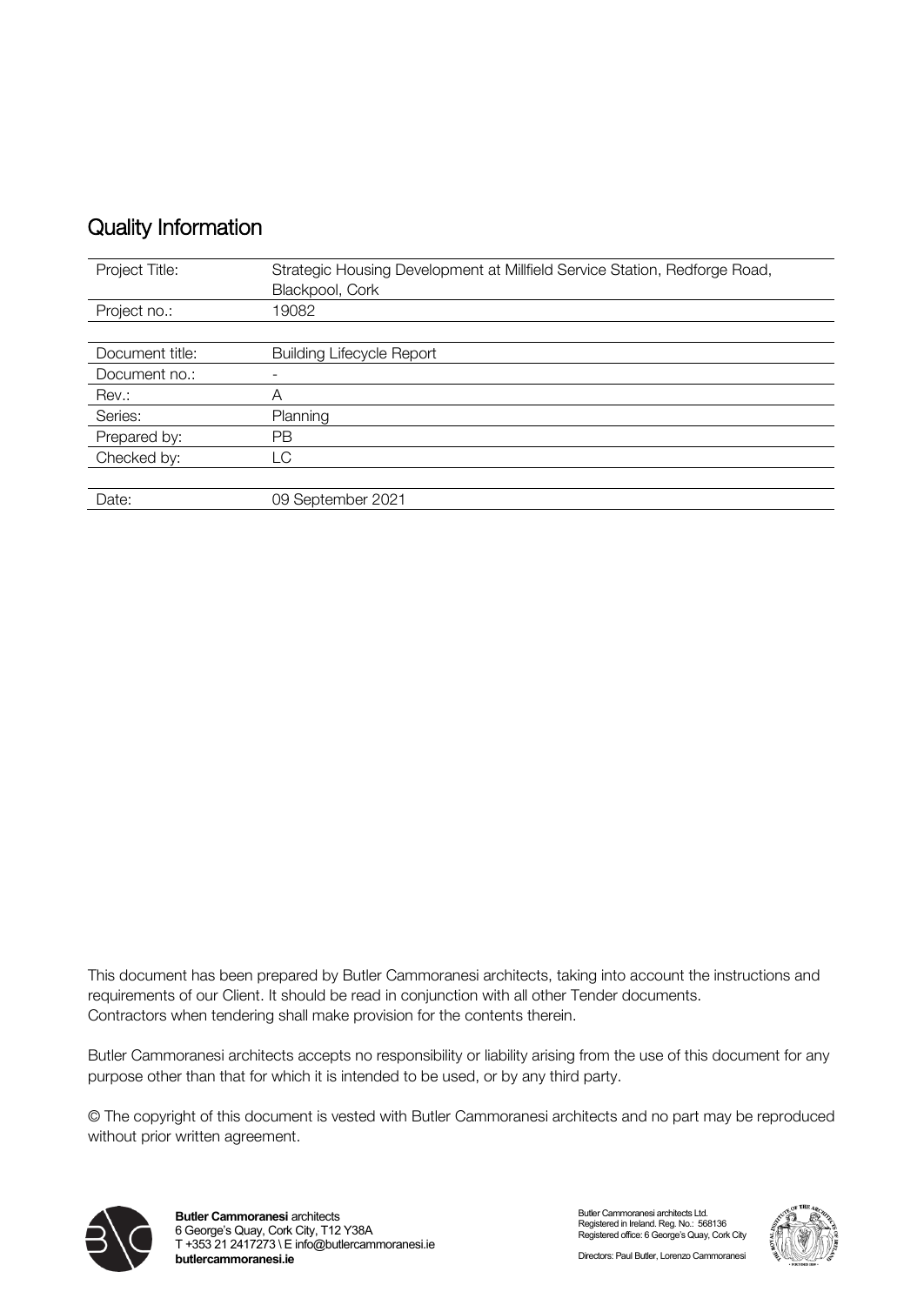

#### **Contents**

| Disclaimer                             | 4  |
|----------------------------------------|----|
| 1.0 Introduction                       | 5  |
| 2.0 Proposed Development (Description) | 6  |
| 3.0 Section 01                         | 7  |
| 3.1 Property Management Company (PMC)  | 7  |
| 3.2 Service Charge Budget              | 7  |
| 3.3 Sinking Fund                       |    |
| 4.0 Section 02                         | 9  |
| 4.1 Building Design                    | 9  |
| 4.2 Landscape                          | 10 |
| 4.3 Energy and Carbon Emissions        | 11 |
| 4.4 Low Energy Technologies Considered | 12 |
| 4.5 Materials & Material Specification | 13 |
| 4.6 Waste Management                   | 14 |
| 4.7 Human Health and Well Being        | 14 |
| 4.8 Transport & Accessibility          | 15 |
| Appendix A                             | 17 |
| Appendix B                             | 18 |
| Appendix C                             | 20 |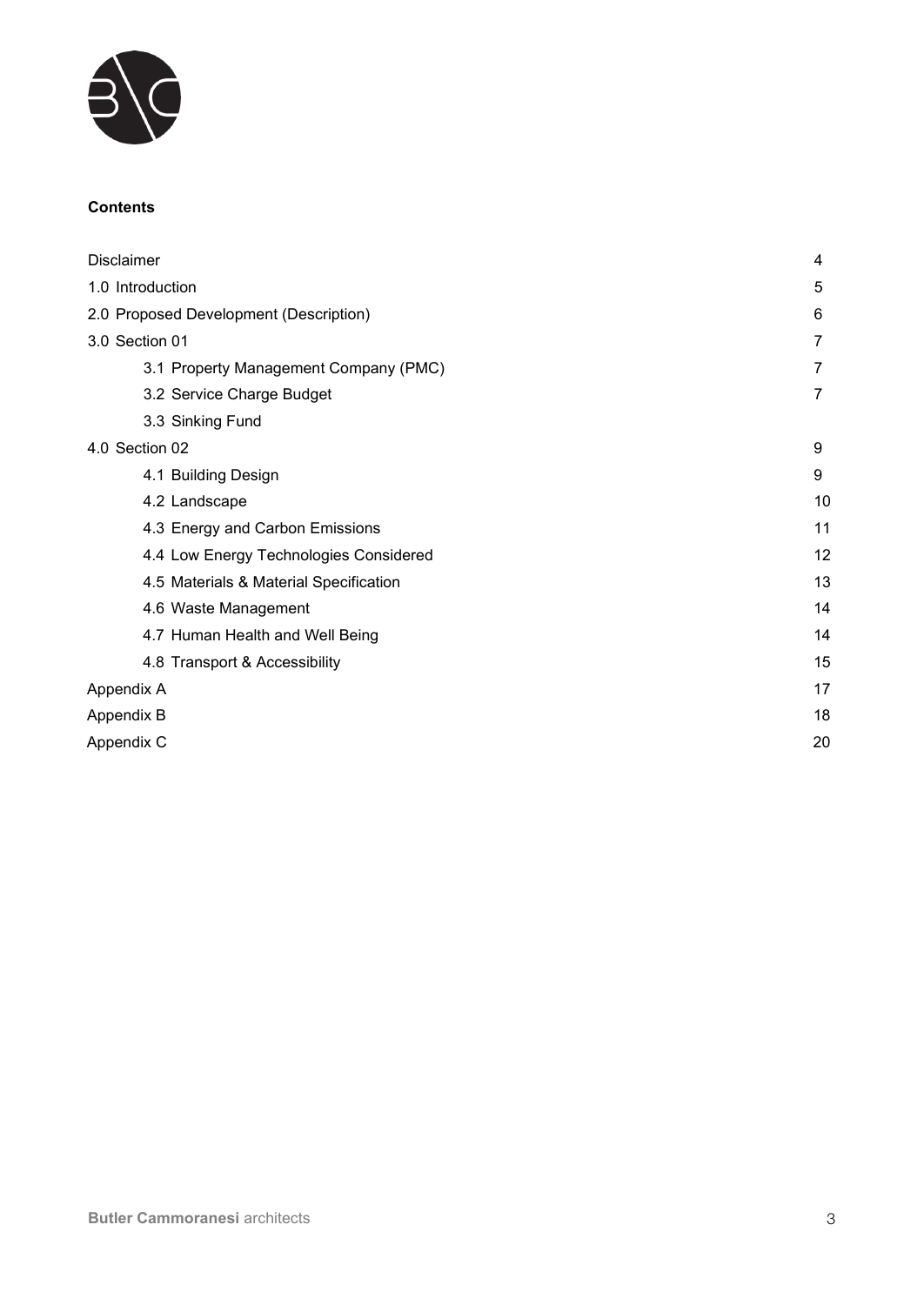

#### Disclaimer

This Building Lifecycle report provides information which is indicative and subject to change following further review when a more detailed specification of scope of works becomes available. It is intended that this study would form the basis of pre-application discussions with the planning department and other relevant authorities.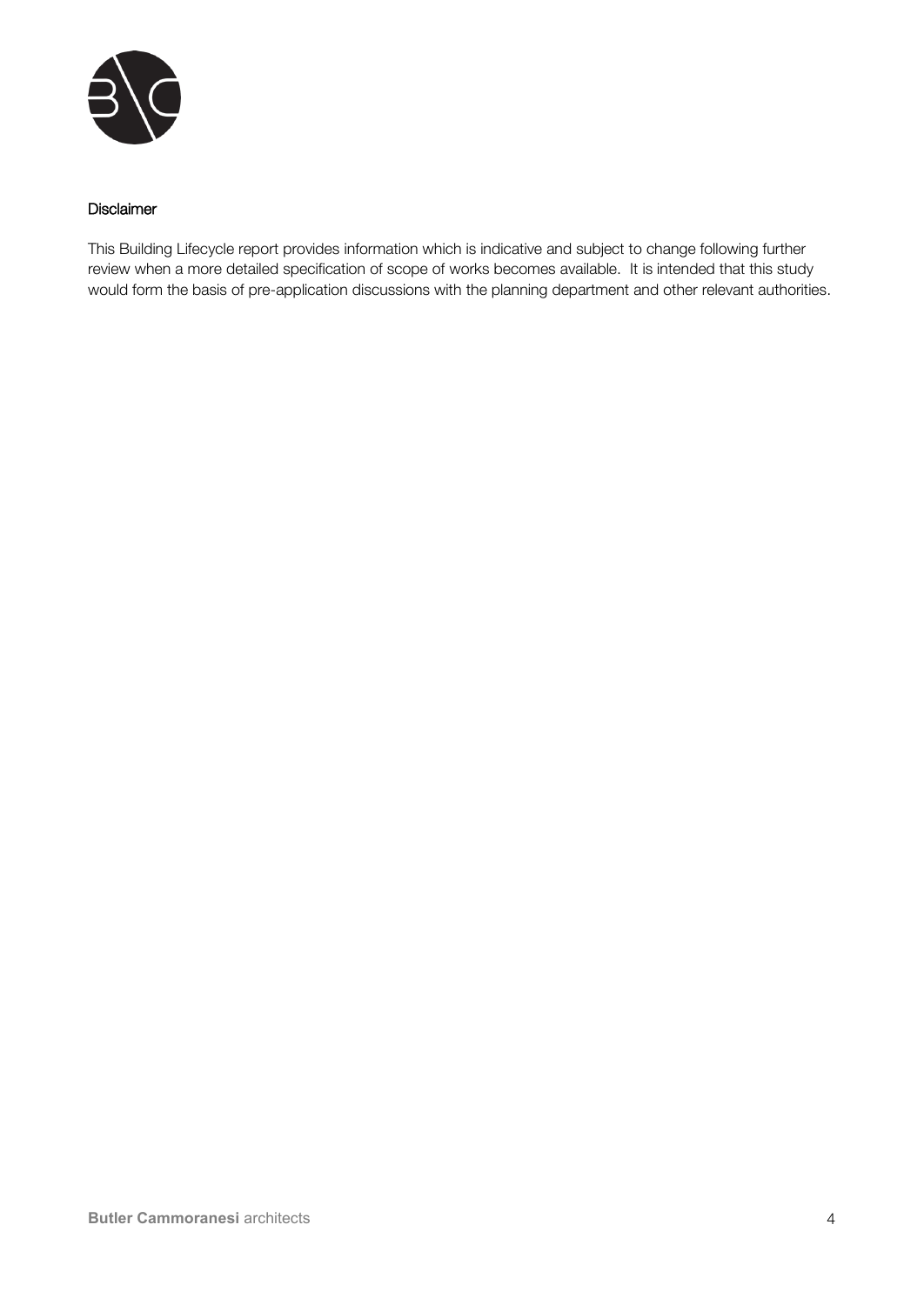

#### 1.0 Introduction

The Sustainable Urban Housing: Design Standards for New Apartments – Guidelines for Planning Authorities were published in March 2018 (hereafter referred to as the Apartment Guidelines). The Apartment Guidelines introduced a requirement to include details on the management and maintenance of apartment schemes. This is set out in Section 6.11 to 6.14 – "Operation & Management of Apartment Developments", specifically Section 6.13.

Section 6.13 of the Apartments Guidelines 2018 requires that apartment applications shall:

"include a building lifecycle report, which in turn includes an assessment of long term running and maintenance costs as they would apply on a per residential unit basis at the time of application, as well as demonstrating what measures have been specifically considered by the proposer to effectively manage and reduce costs for the benefit of residents."

This Building Life Cycle Report document sets out to address the requirements of Section 6.13 of the Apartment Guidelines – the report is in two sections as fololows:

#### Section 01

An assessment of long term running and maintenance costs as they would apply on a per residential unit basis at the time of application

#### Section 02

Measures specifically considered by the proposer to effectively manage and reduce costs for the benefit of residents.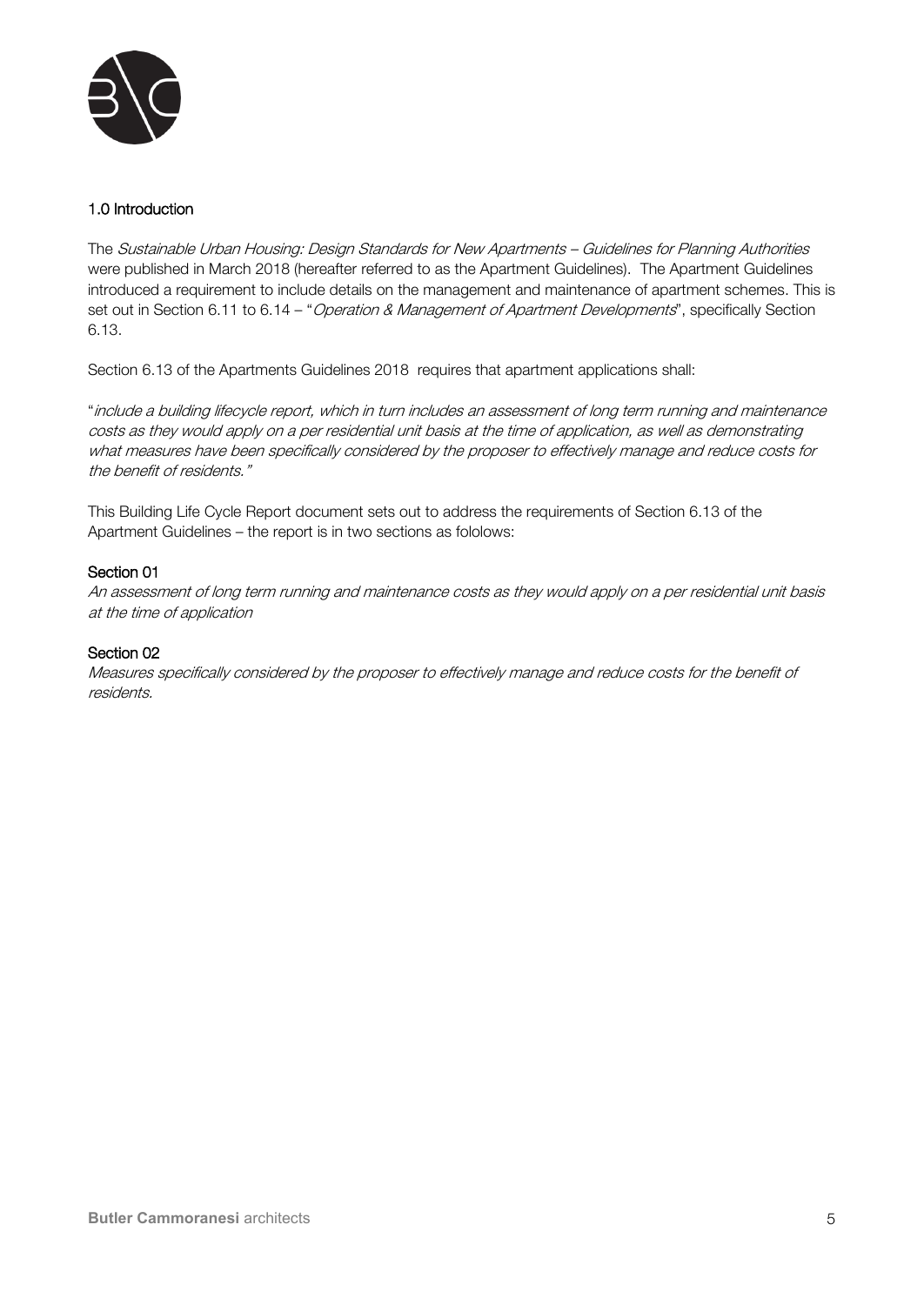

#### 2.0 Proposed Development (Description)

The proposed development for a Strategic Housing Development at Millfield Service Station, Redforge Road, Blackpool, Cork comprising:

- 1. The demolition of existing structures on site including a single storey building, pump island canopy, 4 no. fuel pumps and the decommissioning/removal of 4 no. underground fuel tanks; and
- 2. The construction of 114 no. Build to Rent apartments (comprising a mix of 1 and 2 bed apartments) in 2 no. blocks, ranging in height from 4 to 9 storeys;
- 3. 1 no. 313 sqm retail unit;
- 4. Residential amenity facilities including a reception, residents gym, lounge area and shared workspace;
- 5. The provision of landscaping and amenity areas including an enclosed courtyard and 1 no. rooftop garden;
- 6. The provision of public realm improvements on Redforge Road and the access road to Blackpool Retail Park including widened footpaths and pavement improvements, pedestrian crossing, tree planting, raised tables/planters and seating areas; and
- 7. All associated ancillary development including pedestrian/cyclist facilities, lighting, drainage, boundary treatments, bin and bicycle storage, ESB Sub-station and plant at ground floor level.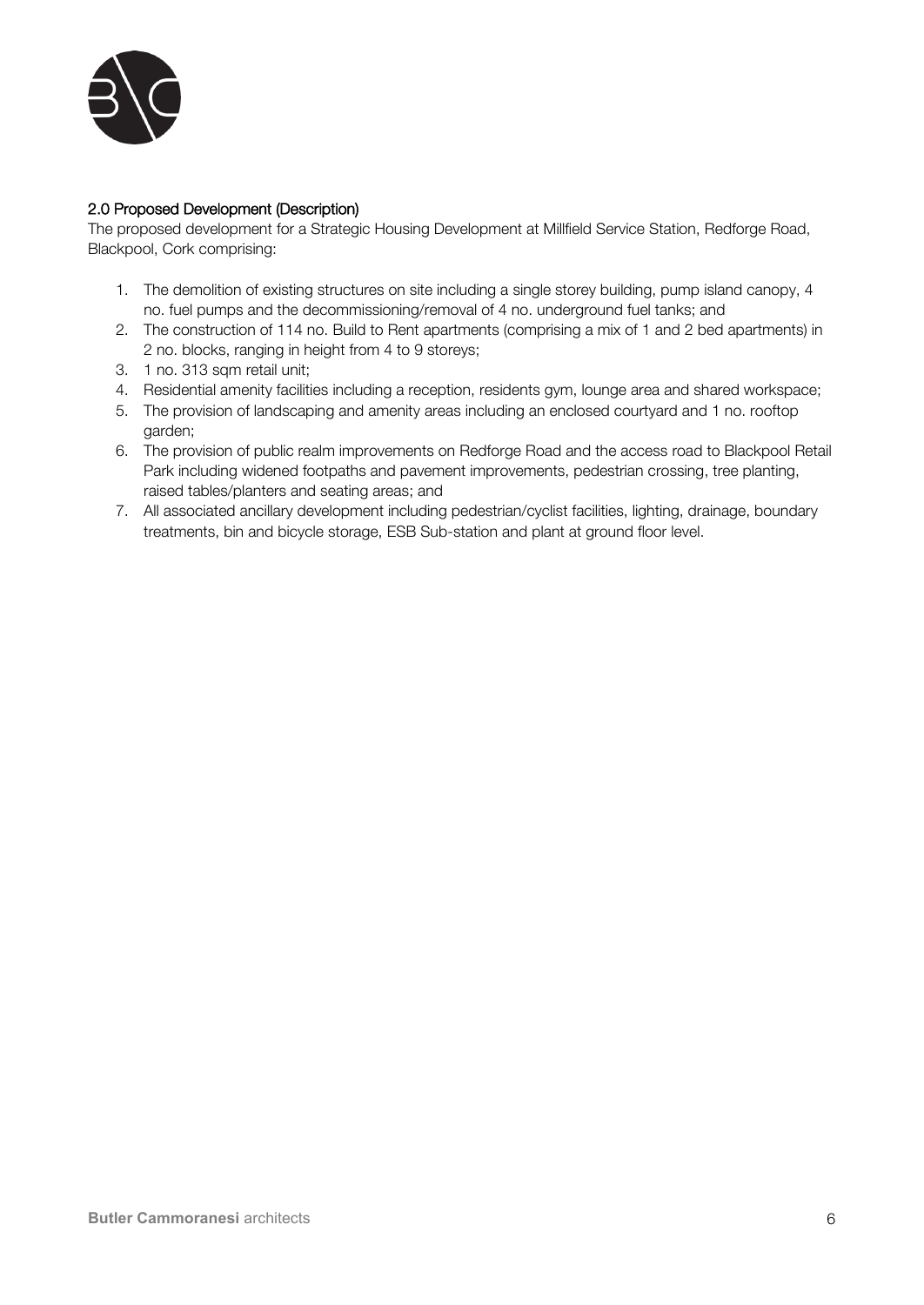

#### 3.0 Section 01

An assessment of long term running and maintenance costs as they would apply on a per residential unit basis at the time of application.

#### 3.1 Property Management Company

Bellmount Developments Ltd. have considered the long-term running costs for residents and maintenance costs for the operators from the commencement of the design process, with the aim to manage and minimise potential unnecessarily high running costs for expenditure on a per residential unit basis. This exercise is a result of learning from previously undertaken residential projects and the application of changes in the standards arising from the new apartment guidelines. For this report the Residential development will be considered as per a Build-to-Rent and Shared Accommodation scheme, where there is a commercial entity owning or operating and maintaining the development.

6.14 The Multi-Unit Developments Act, 2011 (MUD Act) sets out the legal requirements regarding the management of apartment developments. In this regard it is advised that when granting permission for such developments planning authorities attach appropriate planning conditions that require:

- Compliance with the MUD Act,
- Establishment of an Owners Management Company (OMC) and:
- Establishment and ongoing maintenance of a sinking fund commensurate with the facilities in a development that require ongoing maintenance and renewal.

6.15 Build-To-Rent and Shared Accommodation schemes, where there is a commercial entity owning, or operating and maintaining the development, may by their nature have different arrangements and obligations. Planning authorities should provide planning conditions for such developments which ensure the provision of appropriate management and maintenance structures including for the scenario where the BTR nature of a development is altered following specified period under SPPR 7(a) above.

#### 3.2 Service Charge Budget

The property management company (PMC) has a number of key responsibilities for the development for agreement with the development owners. There would typically be a service charge budget in multi-unit developments to cover items such as cleaning, landscaping, refuse management, utility bills, insurance, maintenance of mechanical/electrical lifts/ life safety systems, security, property management fee, etc, to the development common areas in accordance with the Multi Unit Developments Act 2011 ("MUD" Act); With Buildto-Rent, this is required to be undertaken by management instead.

#### 3.3 Sinking Fund

It is expected that a sinking fund allowance will account for future major maintenance and upgrade costs. A 10 year Planned Preventative Maintenance (PPM) strategy will determine the level of sinking fund required.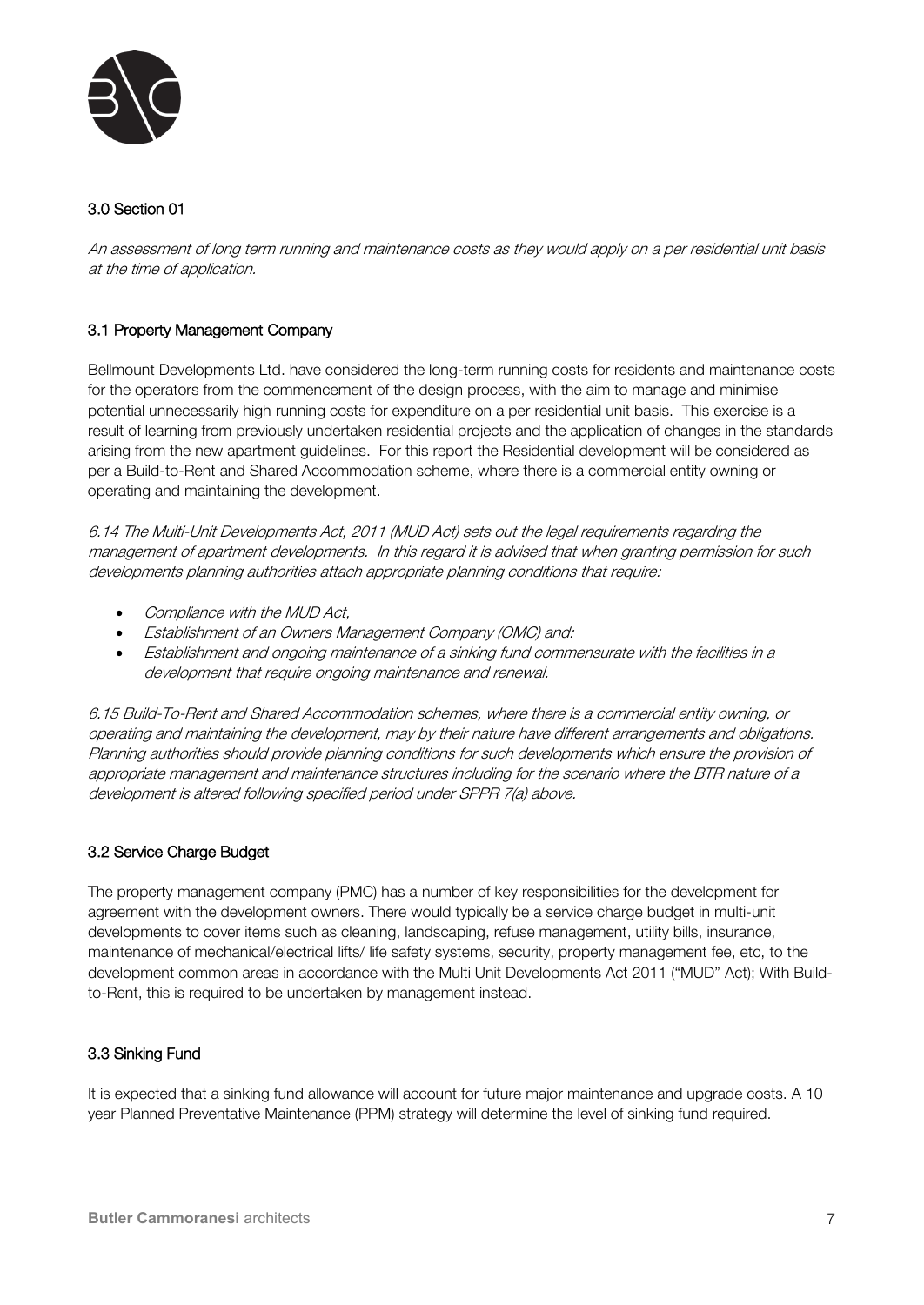

Note: the detail associated with each element heading i.e. specification and estimate of the costs to maintain / repair or replace, can only be determined after detailed design and the procurement/ construction of the development and therefore has not been included in this document.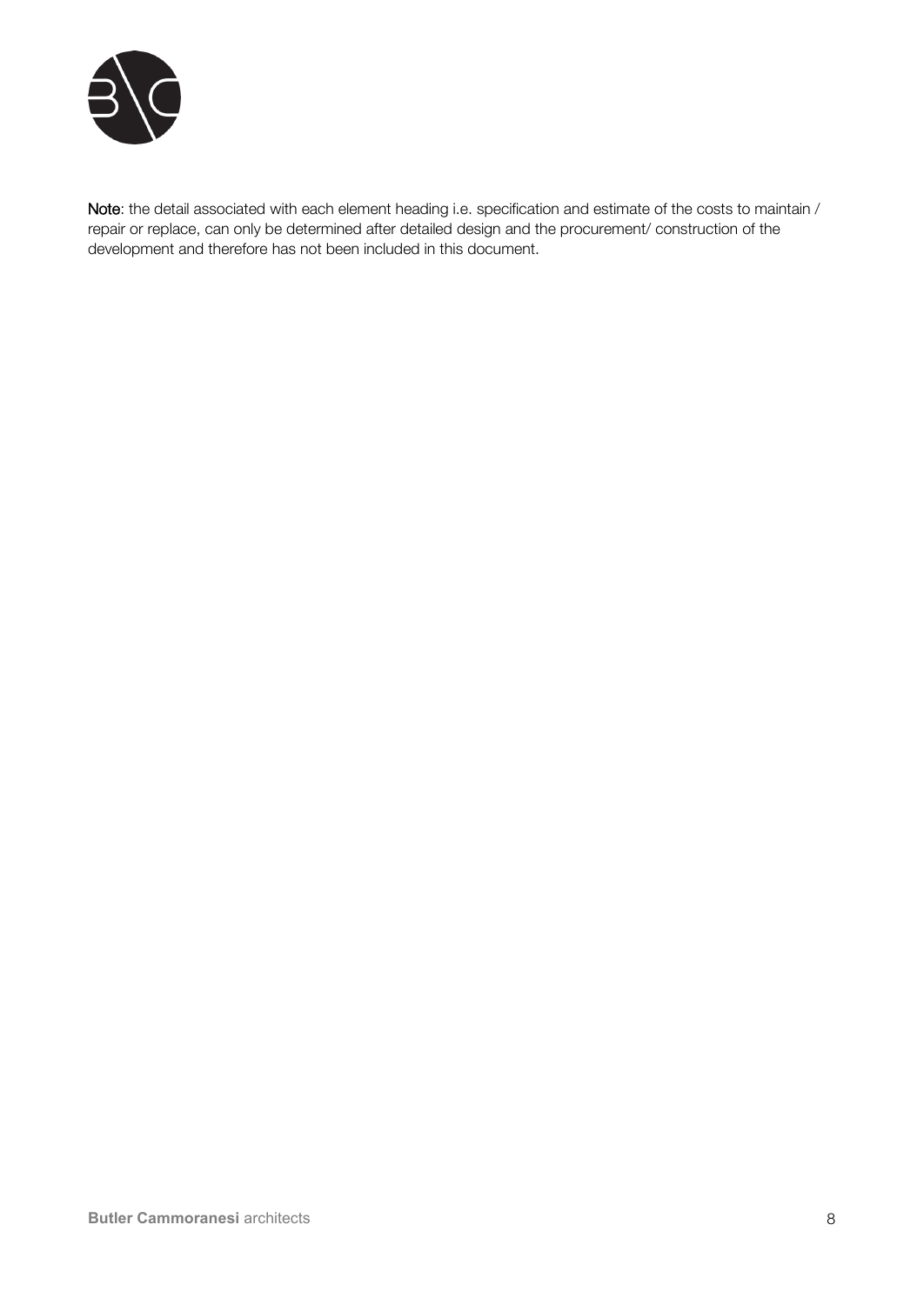

#### 4.0 Section 02

Measures specifically considered by the proposer to effectively manage & reduce costs for the benefit of residents.

The following is an indication of the energy saving measures that are planned for all units to assist in reducing day to day running costs for occupants:

#### 4.1 Building Design

The building has been designed in accordance with the building regulations and particular measures have been implemented at the early stage of design to reduce potential costs for the effective functioning of the completed development. Some of these specific design measures include the following

| Measure                                           | Description                                                                                                                                                                                   | <b>Benefit</b>                                                                                                                                           |
|---------------------------------------------------|-----------------------------------------------------------------------------------------------------------------------------------------------------------------------------------------------|----------------------------------------------------------------------------------------------------------------------------------------------------------|
| Site Specific Location                            | The site is an under utilised brown field site in an inner urban<br>location in close proximity to the centre of the city. The site<br>sits within a mixed use residential / commercial area. | The proposed<br>development makes<br>better and more<br>sustainable use of brown<br>field land.                                                          |
|                                                   |                                                                                                                                                                                               | The site location will<br>promote more sustainable<br>froms of transport<br>between local<br>employment zones, city<br>centre and place of<br>residence. |
|                                                   |                                                                                                                                                                                               | Residential<br>accommodation within an<br>already established<br>residential / mixed use will<br>be less disruptive on<br>adjoining uses.                |
| Internal circulation areas<br>have been minimised | 2no. stair / lift cores are provided to serve a total of 2 blocks.                                                                                                                            | Minimises the number of<br>access lifts, maximises<br>the use of space, avoids<br>unnecessary expense in<br>cleaning and renewal of<br>finishes.         |
| Dual aspect design where<br>possible.             | Apartments are designed to be dual aspect where feasible.<br>There are no north facig single aspect units in the scheme.                                                                      | Increased access to<br>natural daylight and<br>ventilation.                                                                                              |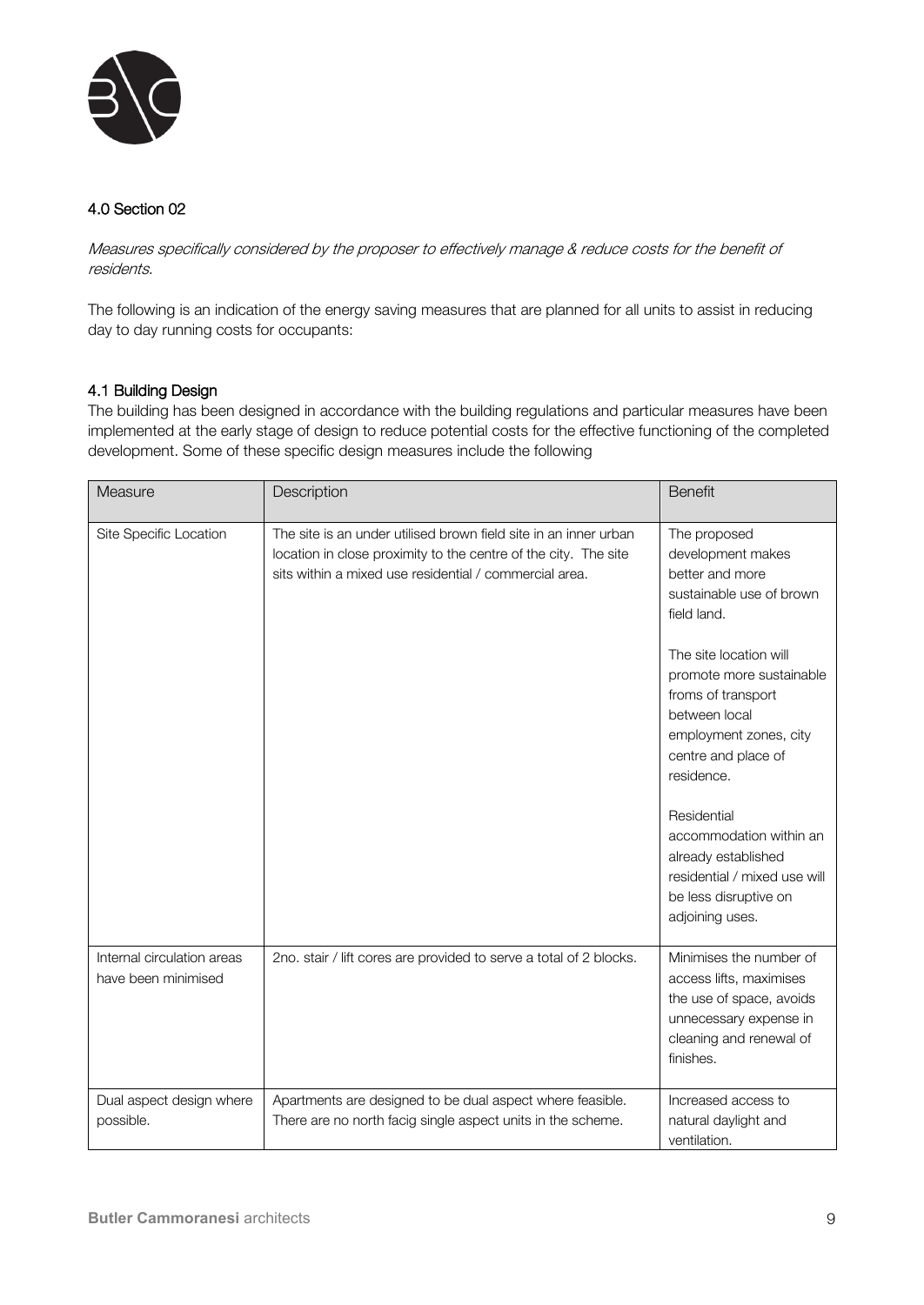

| Daylighting to units                | Where possible, as outlined in 'Sustainable Urban Housing:<br>Design Standards for New Apartments Guidelines for Planning<br>Authorities (March 2018)' to have regard for quantative<br>performance approaches to daylight provisions 'outlined in<br>guides like the BRE guide 'Site Layout Planning for Daylight<br>and Sunlight'(2 <sup>nd</sup> edition) or BS 8206-2: 2008 - 'Lighting for<br>Buildings – Part 2: Code of Practice for Daylighting' when<br>undertaken by development proposers which offer the<br>capability to satisfy minimum standards of daylight provision'. | Reduces the requirement<br>for continuous daylighting,<br>and reduces costs assoc.<br>with artificial lighting.                                                                                                                                                            |
|-------------------------------------|-----------------------------------------------------------------------------------------------------------------------------------------------------------------------------------------------------------------------------------------------------------------------------------------------------------------------------------------------------------------------------------------------------------------------------------------------------------------------------------------------------------------------------------------------------------------------------------------|----------------------------------------------------------------------------------------------------------------------------------------------------------------------------------------------------------------------------------------------------------------------------|
| Daylighting to circulation<br>areas | Circualtion areas include windows to corridors.                                                                                                                                                                                                                                                                                                                                                                                                                                                                                                                                         | Reduces the requirement<br>for continuous daylighting<br>(permits natural ventilation<br>when necessary).                                                                                                                                                                  |
| <b>External Lighting</b>            | External lighting will comply with the latest standards and<br>achieve:<br>Low level lighting<br>Utilise low voltage LED lamps<br>Minimum upward light spill<br>Be pre-approved by / in accordance with City<br>Council requirements<br>Each light fitting is to be controlled via an individual<br>Photoelectric Control Unit (PECU). The operation of the lighting<br>shall be on a dusk-dawn profile.                                                                                                                                                                                | Lighting will be designed<br>to achieve required<br>standards, provide a safe<br>environment for<br>pedestrians, cyclists,<br>vehicular traffic, provide<br>surveillance and limit the<br>impact on the artificial<br>lighting on surrounding<br>existing flora and fauna. |

## 4.2 Landscape

| Measure                             | Description                                                                                                    | <b>Benefit</b>                                                  |
|-------------------------------------|----------------------------------------------------------------------------------------------------------------|-----------------------------------------------------------------|
| Site Layout & landscaping<br>design | High quality landscaping selected from a tried and tested<br>palette of attractive and hard wearing materials. | Minimum ongoing<br>maintenance associated<br>with the choice of |
|                                     | Refer to Landscape Design Rational report prepared by Cathal<br>O'Meara Landscape Architects.                  | materials.                                                      |
| Paving and Decking<br>materials     | Use of robust high-quality durable materials and detailing.                                                    | Ensure longevity of<br>materials.                               |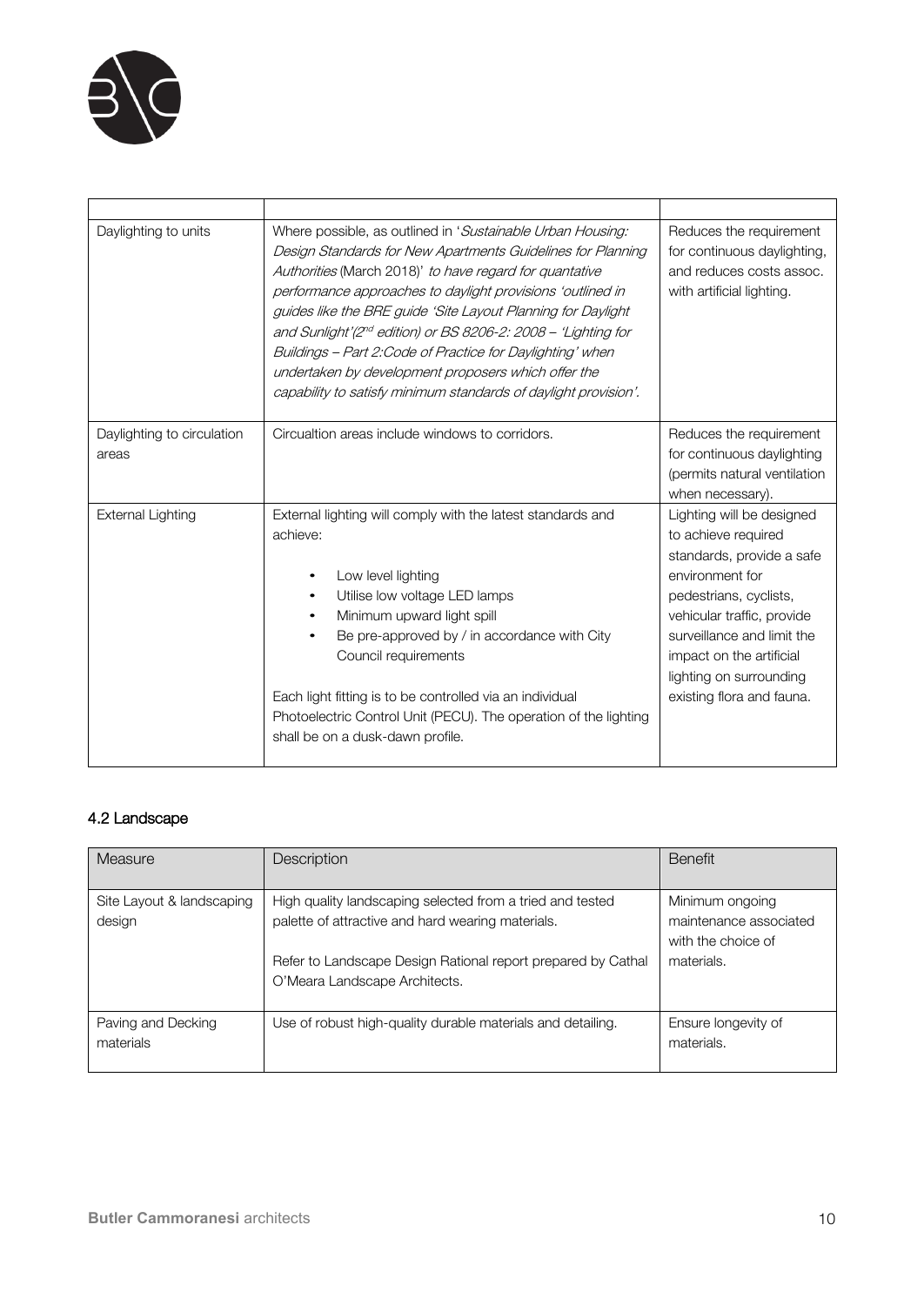

#### 4.3 Energy and Carbon Emissions

By taking due consideration of the energy and carbon emissions associated with the proposed development it will be possible to reduce the overall impact of the development on the environment, whilst reducing unit running costs for residents. Measures taken, in particular in relation to the construction stage include the following:

| Measure                         | Description                                                                                                                                                                                                                                                                                                                                                                                                                                                                                                                                                                                                                                                                                                                                                                                                                                                                                                                                                                                                                                                                                                                                                                                                                                                                                                                                                                                 | <b>Benefit</b>                                                                                                                                                                                                                                       |
|---------------------------------|---------------------------------------------------------------------------------------------------------------------------------------------------------------------------------------------------------------------------------------------------------------------------------------------------------------------------------------------------------------------------------------------------------------------------------------------------------------------------------------------------------------------------------------------------------------------------------------------------------------------------------------------------------------------------------------------------------------------------------------------------------------------------------------------------------------------------------------------------------------------------------------------------------------------------------------------------------------------------------------------------------------------------------------------------------------------------------------------------------------------------------------------------------------------------------------------------------------------------------------------------------------------------------------------------------------------------------------------------------------------------------------------|------------------------------------------------------------------------------------------------------------------------------------------------------------------------------------------------------------------------------------------------------|
| <b>Fabric Energy Efficiency</b> | Building Fabric Performance - U-Values<br>Proposed U-Values will be in line with the requirements set out<br>by the current Technical Guidance Document Part L –<br>"Conservation of Fuel and Energy Buildings other than<br>Dwellings" 2017 (operable 2019) including Nearly Zero Energy<br>Buildings targets.<br>The U-Values that will be targeted for the development will<br>exceed the minimum targets set out in TGD Part L Table 1 -<br>refer Appendix A.<br>Thermal bridging<br>Thermal bridging at junctions between construction elements<br>and at other locations will be minimised in accordance<br>Paragraphs 1.2.4.2 and 1.2.4.3 within the Technical Guidance<br>Documents Part L.<br>Air Tightness<br>A major consideration in reducing the heat losses in a building<br>is the air infiltration. This essentially relates to the ingress of<br>cold outdoor air into the building and the corresponding<br>displacement of the heated internal air. This incoming cold air<br>must be heated if comfort conditions are to be maintained. In a<br>traditionally constructed building, infiltration can account for 30<br>to 40 percent of the total heat loss, however construction<br>standards continue to improve in this area.<br>The building will be designed to achieve an air permeability<br>(airtightness) target of 3 m <sup>3</sup> /hr/m <sup>2</sup> @50Pa. | Reduced u-values,<br>minimisation of thermal<br>bridging and improved<br>airtightness will reduce the<br>amount of heat loss<br>throughout the building<br>fabric, and lower overall<br>consumption of energy.<br>And therefore carbon<br>emissions. |
| <b>BER Certificates</b>         | A Building Energy Rating (BER) certificate will be provided for<br>each unit in the proposed development. This will provide detail<br>of the energy performance of the units. This is calculated<br>through energy use for space and hot water heating,<br>ventilation, and lighting and occupancy. It is proposed to<br>target an A2/A3 rating for the apartments this will equate to the<br>following emissions.                                                                                                                                                                                                                                                                                                                                                                                                                                                                                                                                                                                                                                                                                                                                                                                                                                                                                                                                                                          | A BER rating is a rating<br>given based on the overall<br>energy efficiency of the<br>building.                                                                                                                                                      |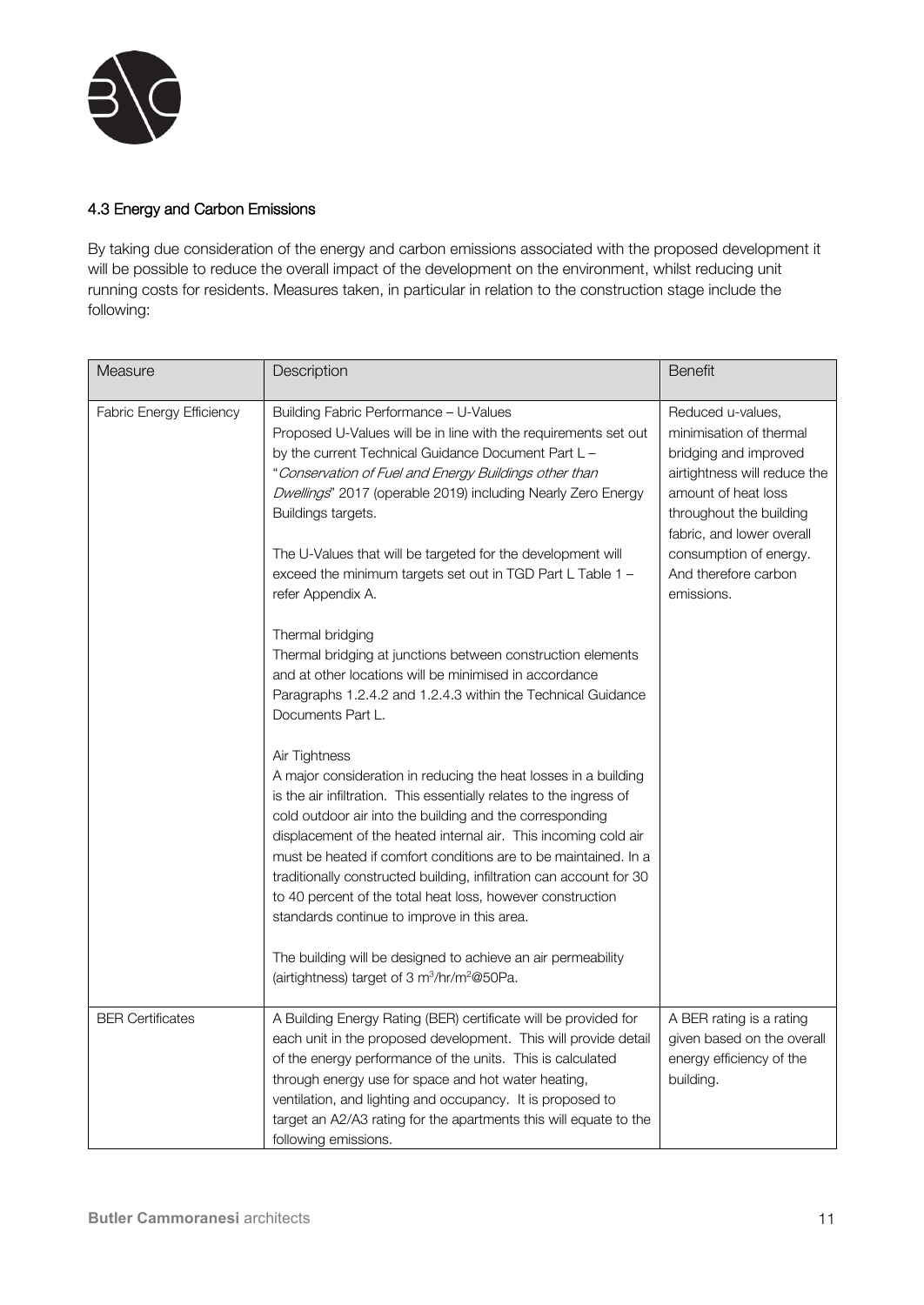

|                                  | A2 - 25-50 kwh/m2/yr with CO2 emissions circa 10kgCO2/m2<br>year.<br>A3-51-75 kwh/m2/yr with CO2 emissions circa 12kgCO2/m2<br>/year.                                                                                                                                                                                                                                                                                               |                                                                                                                                                                                                                                                                           |
|----------------------------------|-------------------------------------------------------------------------------------------------------------------------------------------------------------------------------------------------------------------------------------------------------------------------------------------------------------------------------------------------------------------------------------------------------------------------------------|---------------------------------------------------------------------------------------------------------------------------------------------------------------------------------------------------------------------------------------------------------------------------|
| White Goods (Energy<br>Labelled) | High standard, energy efficient "A" rated white goods will be<br>supplied to all units. It is anticipated that 'A' rated appliances<br>will be installed in the development.                                                                                                                                                                                                                                                        | High energy rated<br>appliances will reduce<br>electrical energy<br>consumption and<br>associated costs for<br>residents.                                                                                                                                                 |
| <b>External Lighting</b>         | Low energy LED public lighting shall be designed and specified<br>in accordance with CIBSE lighting guide and City Council<br>public lighting standards and shall include:<br>Low level lighting<br>Utilise low voltage LED lamps<br>Minimum upward light spill<br>Each light fitting is to be controlled via an individual<br>Photoelectric Control Unit (PECU). The operation of the lighting<br>shall be on a dusk-dawn profile. | Lighting will be designed<br>to achieve required<br>standards, provide a safe<br>environment for<br>pedestrians, cyclists,<br>vehicular traffic, provide<br>surveillance and limit the<br>impact on the artificial<br>lighting on surrounding<br>existing flora and fauna |

## 4.4 Low Energy Technologies

To achieve the best possible BER rating, as discussed above, the following low energy technologies will be considered to achieve the required rating aswell as striving to reach the upcoming NZEB (Near Zero Energy Building) standards:

| <b>Measure</b>                   | Description                                                                                                                                                                             | <b>Benefit</b>                                                                                                                                                                                                                                             |
|----------------------------------|-----------------------------------------------------------------------------------------------------------------------------------------------------------------------------------------|------------------------------------------------------------------------------------------------------------------------------------------------------------------------------------------------------------------------------------------------------------|
| Air Source Heat Pumps<br>(ASHPs) | An air to water heat pump extracts heat from the outside air,<br>upgrades it to a higher temperature and the resultant heat is<br>then used for space and water heating in the building | With a high conversion<br>factor of up to 4:1 energy<br>in (electricity) to energy<br>out (heat) heat pumps are<br>classified as renewable<br>heating source. Running<br>costs can typically be up<br>to one third of a<br>conventional heating<br>system. |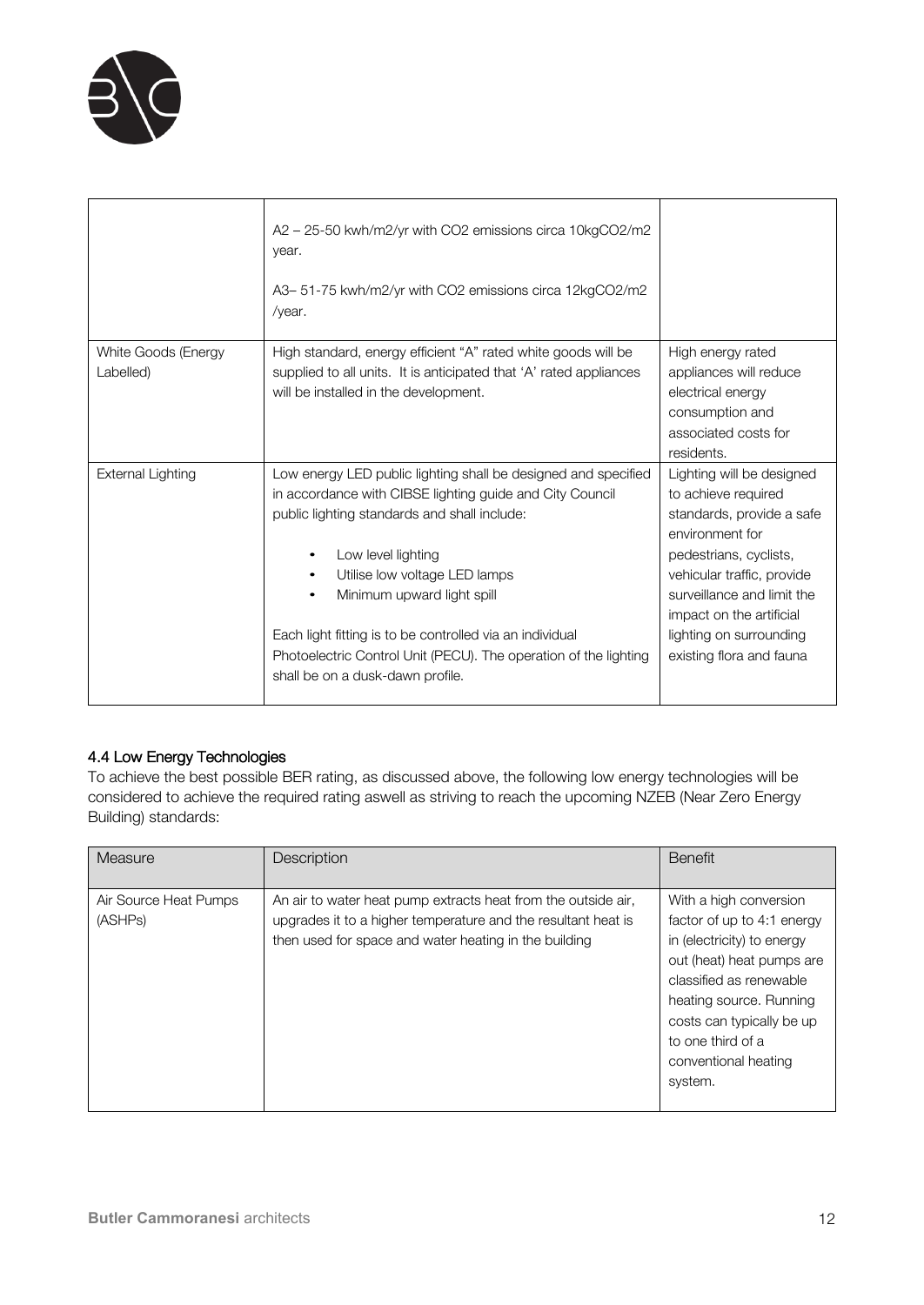

|                                                                  |                                                                                                                             | The use of heat pump<br>technology will also<br>achieve reduction in Gas<br>(non-renewable) central<br>heating requirements. |
|------------------------------------------------------------------|-----------------------------------------------------------------------------------------------------------------------------|------------------------------------------------------------------------------------------------------------------------------|
| Low energy LED Lighting                                          | Shall be designed and specified in each unit and in the landlord<br>areas in accordance with Part L requirements.           | Lower consumption of<br>energy and therefore<br>lower carbon emissions.                                                      |
| Demand Control<br>(Mechanical) Ventilation<br>(DCV) <sub>S</sub> | Ventilation for the development will be provided by means of<br>Natural Ventilation with Extract Fans serving WCs/Ensuites. | Improved air quality and<br>reduced costs in<br>providing alternative<br>heating etc.                                        |

#### 4.5 Materials and Material Specification

The practical implementation of the Design and Material principles has informed the design of the building – its form, position, internal layout, façade treatment and detailing have informed the proposed building design.

To improve on building standards there has been an increase in the expected build cost. Materials have been selected with a view to longevity, durability and low maintenance. Consideration has been given to Building Regulations and includes reference to BS 7543:2015 'Guide to Durability of Buildings and Building elements, Products and Components'.

It is expected that a sinking fund allowance will account for future major maintenance and upgrade costs. A 10 year Planned Preventative Maintenance (PPM) strategy will determine the level of sinking fund required.

The proposed envelope of the building comprises of brickwork, with aluminium double-glazed windows. Roofs will be asphalt coated warm inverted roof balalsted. Based on comparison with similar schemes developed in the immediate locality, the proposed materials are durable and will not require regular replacement or maintenance. Specific design measures include the following:

| Measure                     | Description                                                 | <b>Benefit</b>            |
|-----------------------------|-------------------------------------------------------------|---------------------------|
|                             |                                                             |                           |
| Implementation of the       | Materials have been selected with a view to longevity,      | Longevity, durability and |
| Design and Material         | durability and low maintenance with Consideration given to  | low maintenance of        |
| principles to the design of | Building Regulations and includes reference to BS 7543:2015 | materials                 |
| the proposed                | 'Guide to Durability of Buildings and Building elements,    |                           |
| development.                | Products and Components'.                                   |                           |
|                             |                                                             |                           |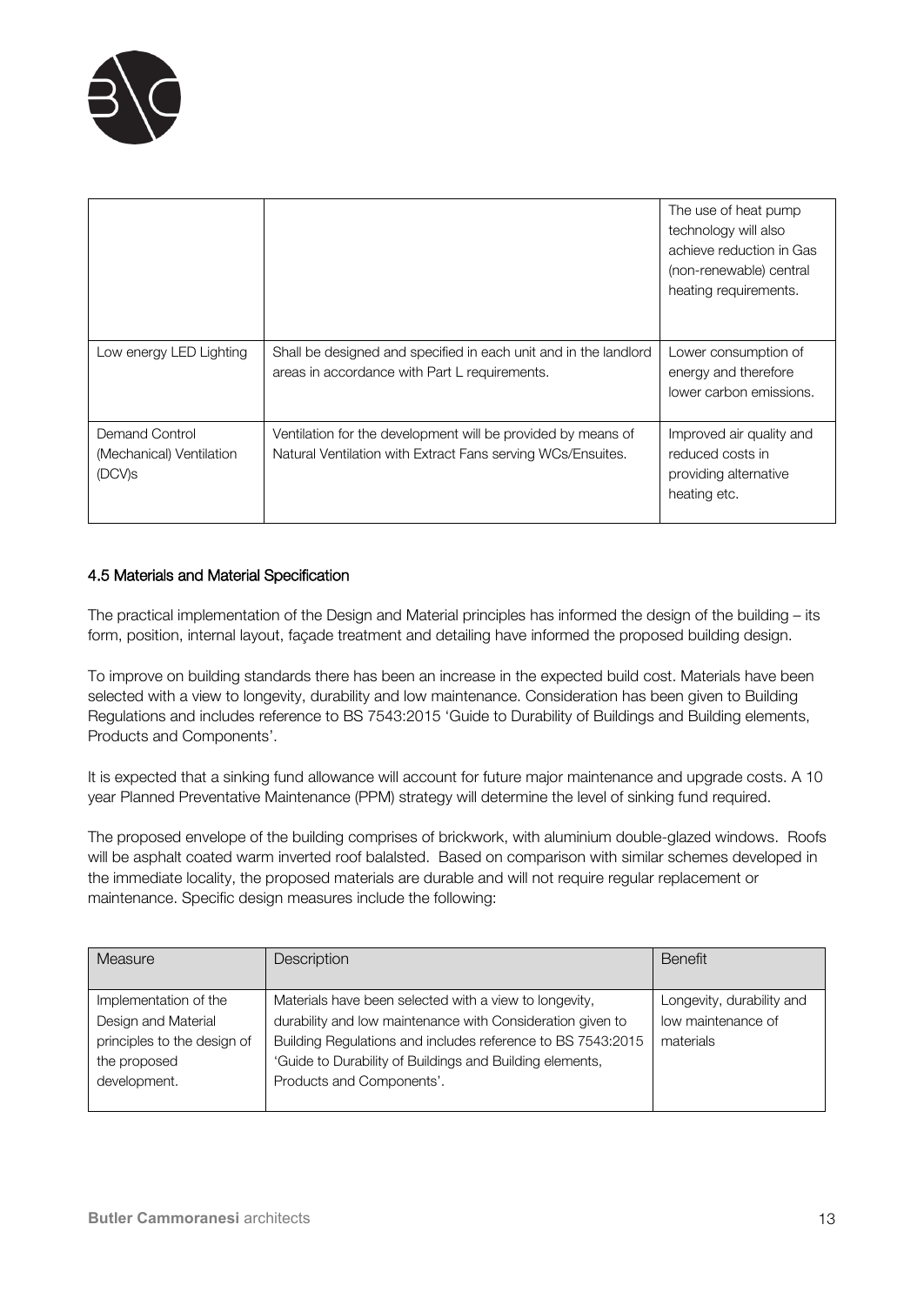

| Brickwork to the building<br>envelope                                  | Materials have been selected with a view to longevity,<br>durability and low maintenance with Consideration given to<br>Building Regulations and includes reference to BS 7543:2015<br>'Guide to Durability of Buildings and Building elements,<br>Products and Components'. | Requires minimal<br>maintenance and does<br>not require reqular<br>replacement |
|------------------------------------------------------------------------|------------------------------------------------------------------------------------------------------------------------------------------------------------------------------------------------------------------------------------------------------------------------------|--------------------------------------------------------------------------------|
| Installation of factory<br>finished and aluminium<br>windows and doors | Materials have been selected with a view to longevity,<br>durability and low maintenance with Consideration given to<br>Building Regulations and includes reference to BS 7543:2015<br>'Guide to Durability of Buildings and Building elements,<br>Products and Components'. | Requires minimal<br>maintenance and does<br>not require reqular<br>replacement |

#### 4.6 Waste Management

The following measures illustrate the intentions for the management of Waste.

| Measure                                                         | Description                                                                                               | <b>Benefit</b>                                                                                                                                                                                |
|-----------------------------------------------------------------|-----------------------------------------------------------------------------------------------------------|-----------------------------------------------------------------------------------------------------------------------------------------------------------------------------------------------|
| Construction and<br><b>Operational Waste</b><br>Management Plan | The final application will be accompanied by a Construction<br>and Demolition Waste Management Plan.<br>٠ | Will demonstrate how<br>construction & demolition<br>waste will be managed to<br>maximise recycling and<br>reuse rates, while<br>minimising waste for<br>disposal to landfill.                |
| <b>Operational Waste</b><br>Management Plan                     | The final application will be accompanied by an Operational<br>Waste Management Plan.                     | Will demonstrate how<br>waste will be managed<br>during the operational<br>phase of the development<br>to maximise recycling<br>rates, while minimising<br>waste for disposal to<br>landfill. |

### 4.7 Human Health & Well Being

The following are illustrations of how the health and well-being of future residents are considered.

| Measure | Description | $\sim$<br>Benetit |
|---------|-------------|-------------------|
|         |             |                   |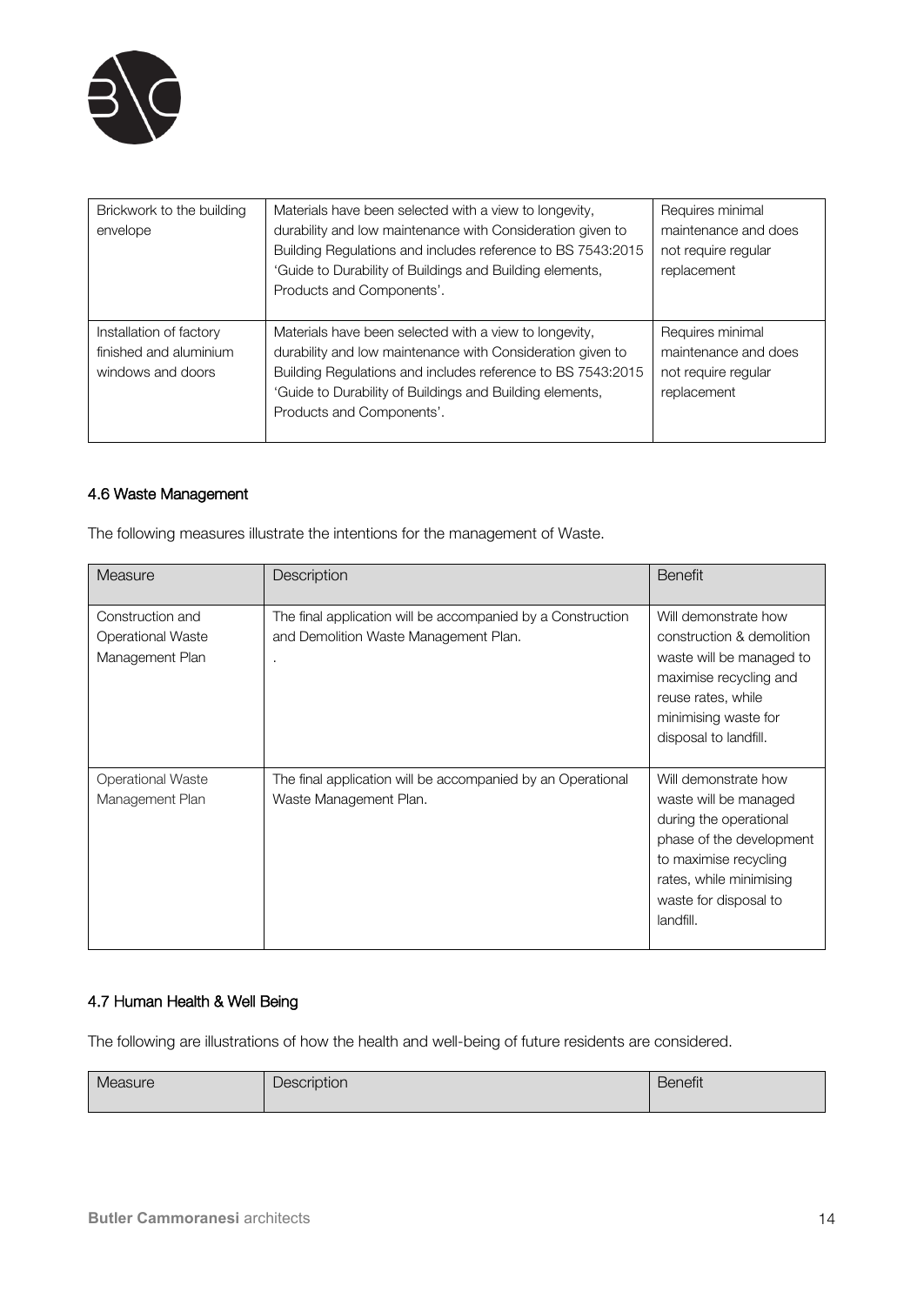

| Natural daylight   | Design of the layout of the development has been optimised<br>toachieve a good quality of natural daylight to the units | Demonstration of how the<br>scheme has been<br>designed to comply with<br>best practice.                               |
|--------------------|-------------------------------------------------------------------------------------------------------------------------|------------------------------------------------------------------------------------------------------------------------|
| Security           | Passive surveillance is incorporated into the design                                                                    | Access to all residents to<br>reduce risk of littering<br>within the scheme and<br>Reduces Potential waste<br>charges. |
| Accessibility      | All units, egress routes and stair cores to comply with the<br>requirements of Technical Guidance Documents Part M/K    | Helps to reduce waste<br>charges and the amount<br>ofwaste going to landfill                                           |
| Amenity            | Provision of both internal and external public / communal<br>amenity space                                              | Facilitates socialising,<br>community interaction.                                                                     |
| Private Open Space | Provision of private open space                                                                                         | Facilitates interaction with<br>outdoors.                                                                              |

#### 4.8 Transport & Accessibility

The proposed development is highly accessible via a variety of modes of transport options including public transport (bus), cycling and walking. The following table illustrates how such accessibility allows residents to manage and reduce costs associated with travel to and from home / reducing the costs of ownership of private cars and reducing fossil fuel dependency:

| Measure                       | Description                                                                                                                                                                                                                                                                                                                  | <b>Benefit</b>                                                                                                                               |
|-------------------------------|------------------------------------------------------------------------------------------------------------------------------------------------------------------------------------------------------------------------------------------------------------------------------------------------------------------------------|----------------------------------------------------------------------------------------------------------------------------------------------|
| Access to Public<br>Transport | The development is served directly by the frequent bus<br>route to/from the city centre and wider environs.<br>The site is also in walking distance of Blackpool Retail Park<br>and Blackpool Village (ca. 5mins) and the city centre (ca. 15-<br>20mins)<br>There are a number of bus stops adjacent to the<br>development. | Availability of and close<br>proximity to quality bus<br>routes reducesthe reliance<br>on private motor vehicles                             |
| Pedestrian Permeability       | The proposed design provides dedicated pedestrian and<br>cycle infrastructure.                                                                                                                                                                                                                                               | Ensures long term<br>attractiveness of walking,<br>and cycling to a range of<br>local retail, sports,<br>education and office<br>facilities. |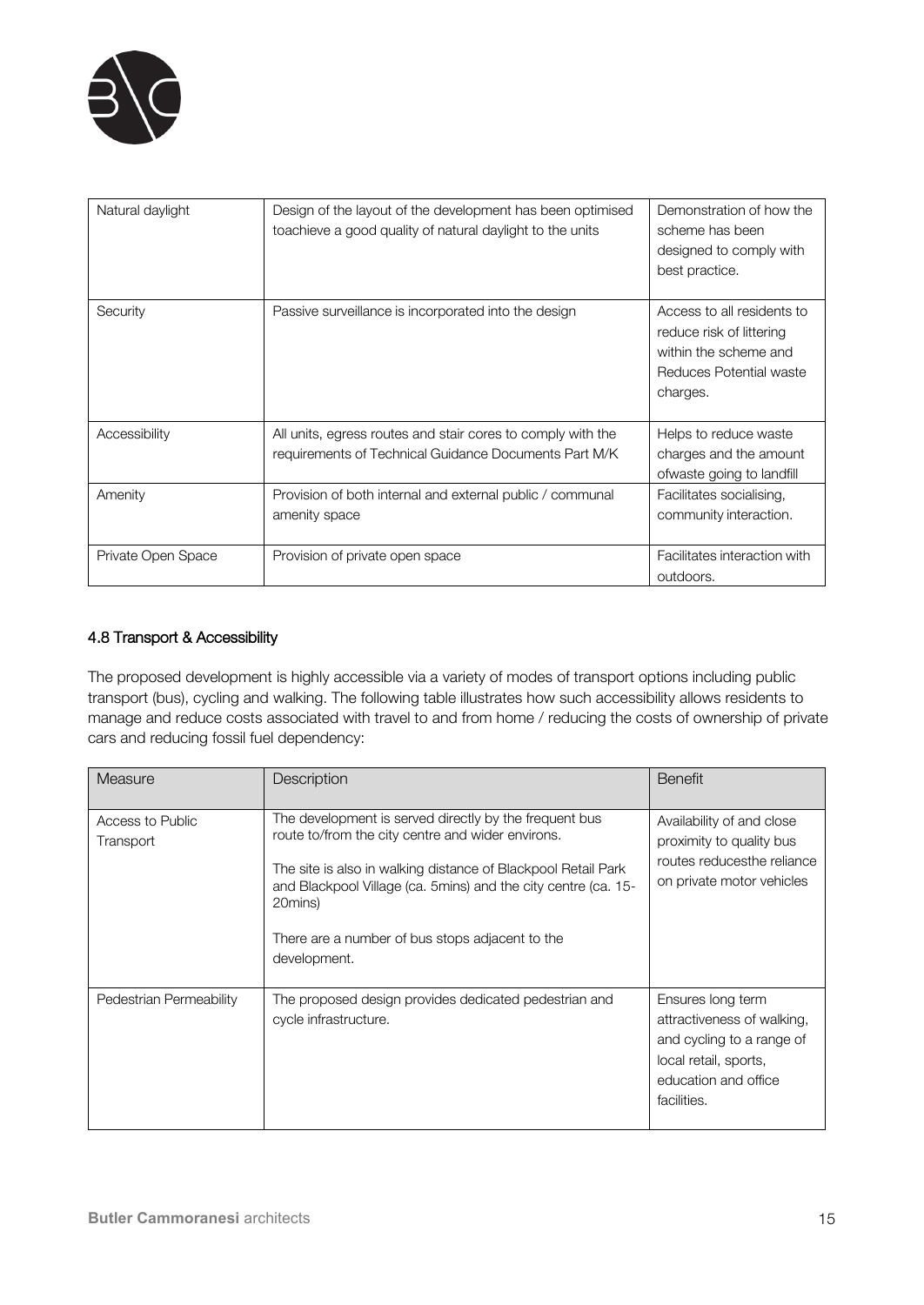

| Cycling - Bicycle Storage | 114no. bicycle parking spaces are provided within the<br>scheme. This is in line with the requirements of the City<br>Development Plan and new apartment guidelines for Build-<br>to-rent requirements and the promotion of sustainable<br>transport modes. | Accommodates the<br>uptake of cycling and<br>reduces thereliance on<br>the private motor vehicle. |
|---------------------------|-------------------------------------------------------------------------------------------------------------------------------------------------------------------------------------------------------------------------------------------------------------|---------------------------------------------------------------------------------------------------|
| Car Free Development      | There are no proposed car parking spaces on the site                                                                                                                                                                                                        | This reduces the<br>dependency on car<br>parking spaces.                                          |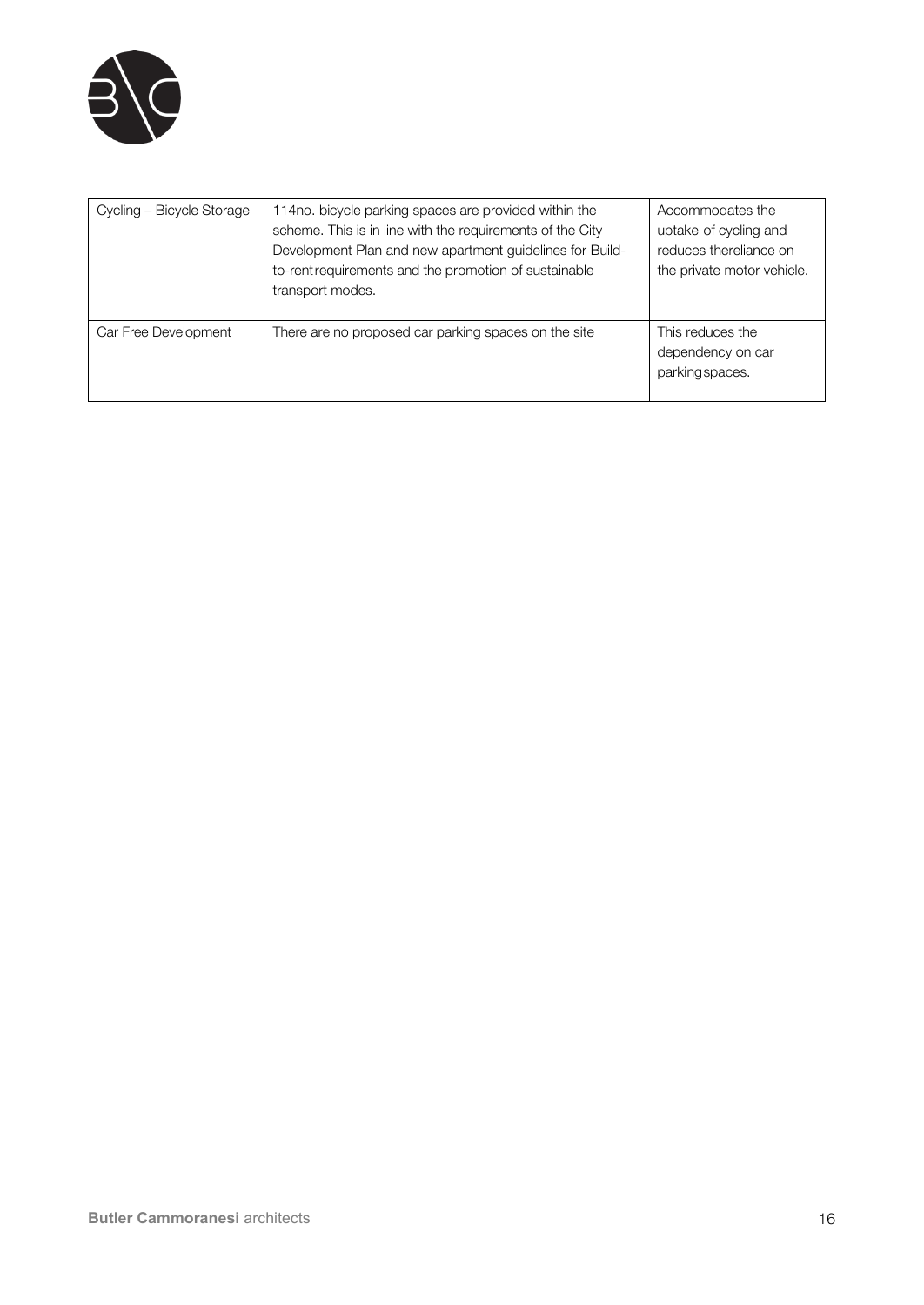

#### Appendix A

Table 1 Technical Guidance Document Part L - Conservation of Fuel and Energy Buildings other than Dwellings 2017 (operable 2019).

| Table 1 Maximum elemental U-value <sup>1</sup> (W/m <sup>2</sup> K)                        |                                                                                       |                                                                                   |  |
|--------------------------------------------------------------------------------------------|---------------------------------------------------------------------------------------|-----------------------------------------------------------------------------------|--|
| Column <sub>1</sub><br><b>Fabric Elements</b>                                              | Column <sub>2</sub><br>Area - weighted<br>Average Elemental U-Value (U <sub>m</sub> ) | Column 3 Average Elemental U-value<br>Individual element or section of<br>element |  |
| $Roots^2$<br>Pitched roof<br>- Insulation at ceiling<br>- Insulation on slope<br>Flat roof | 0.16<br>0.16<br>0.20                                                                  | 0.3                                                                               |  |
| Walls <sup>2</sup>                                                                         | 0.21                                                                                  | 0.6                                                                               |  |
| Ground Floors <sup>2,3</sup>                                                               | 0.21                                                                                  | 0.6                                                                               |  |
| Other exposed floors <sup>2</sup>                                                          | 0.21                                                                                  | 0.6                                                                               |  |
| External personnel<br>doors, windows <sup>4</sup> and<br>rooflights. <sup>6</sup>          | 1.6 <sup>5</sup>                                                                      | 3.0                                                                               |  |
| <b>Curtain Walling</b>                                                                     | 1.8                                                                                   | 3.0                                                                               |  |
| Vehicle access and<br>similar large doors                                                  | 1.5                                                                                   | 3.0                                                                               |  |
| High usage entrance<br>door <sup>7</sup>                                                   | 3.0                                                                                   | 3.0                                                                               |  |
| Swimming Pool Basin <sup>8</sup><br>$M = 4 + 4$                                            | 0.25                                                                                  | 0.6                                                                               |  |

Notes.

1. The U-value includes the effect of unheated voids or other spaces.

2. Reasonable provision would also be achieved if the total heat loss through the roof, wall and floor elements did not exceed that which would be the case if each of the area weighted average U-value (Um) for these elements set out in Column 2 were achieved individually.

3. Where the source of space heating is underfloor heating, a floor U-value of 0.15 W/m<sup>2</sup>K should generally be satisfactory.

4. Excludes display windows and similar glazing but their impact on overall performance must be taken into account in EPC and CPC calculation.

5. In buildings with high internal heat gains a less demanding area-weighted average U-Value for the glazing may be an appropriate way of reducing overall primary energy and CO<sub>2</sub> emissions. Where this can be shown then th relaxed from the values given above. However values should be no worse than 2.2 W/m<sup>2</sup>K.

6. This is the overall U-value including the frame and edge effects, and it relates to the performance of the unit in the vertical plane so, for roof-lights, it must be adjusted for the slope of the roof as described in Sect 11.1 of BR 443

7. High Usage Entrance door means a door to an entrance primarily for the use of people that is expected to experience larger volumes of traffic, and where robustness and/or powered operation is the main performance requirement. To qualify as a high-usage entrance door the door should be equipped with automatic closers and except where operational requirements preclude it, be protected by a lobby.

8. Where a swimming pool is constructed as part of a new building, reasonable provision should be made to limit heat loss from the pool basin by achieving a U Value no worse than 0.25 W/m<sup>2</sup>K as calculated according to BS EN 13370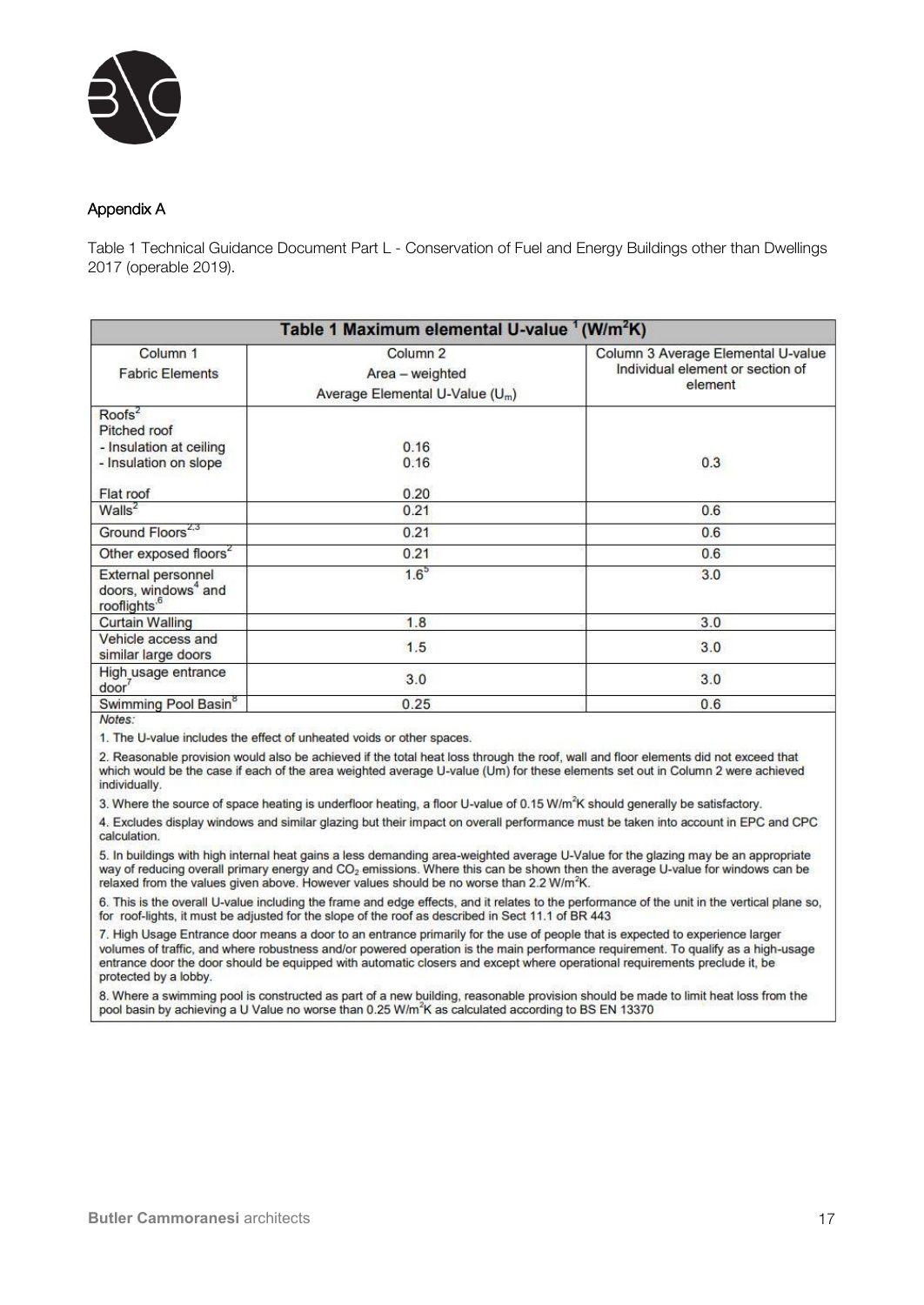

## Appendix B

The BIF table below illustrates what would be incorporated for the calculation of a Sinking Fund.

| Building Investment Fund (BIF) Sinking Fund Calculations (Specification to be finalised at detail design stage) |                                                            |                 |        |
|-----------------------------------------------------------------------------------------------------------------|------------------------------------------------------------|-----------------|--------|
| Ref.                                                                                                            | Element                                                    | Life Expectancy | Amount |
| 1.00                                                                                                            | Roofs                                                      |                 |        |
| 1.01                                                                                                            | Replacement asphalt roof covering inc insulation           | 25              |        |
| 1.02                                                                                                            | Replacement parapet details / fascias                      | 25              |        |
| 1.03                                                                                                            | Replacement roof access hatches & fall arrest              | 25              |        |
| 2.0                                                                                                             | Elevations                                                 |                 |        |
|                                                                                                                 | Replacement brick finishes                                 | 60              |        |
|                                                                                                                 | Replace / recoat metal cladding panels                     | 20              |        |
|                                                                                                                 | Replace curtain wall / windows                             | 25              |        |
|                                                                                                                 | Replace curtain entrance doors                             | 25              |        |
|                                                                                                                 | Replace Rainwater Goods                                    | 25              |        |
|                                                                                                                 | Replace external surface finishes inc balcony floor finish | 25              |        |
| 3.0                                                                                                             | Staircores & Lobbies (2No. Cores)                          |                 |        |
|                                                                                                                 | Replace fire doors                                         | 25              |        |
|                                                                                                                 | Replacement handrails / balustrades                        | 25              |        |
|                                                                                                                 | Replace floor finishes (carpet / vinyl)                    | 10              |        |
|                                                                                                                 | Replace floor finishes (ceramic tile)                      | 20              |        |
|                                                                                                                 | Replace entrance mats                                      | 10              |        |
|                                                                                                                 | Replace nosings                                            | 12              |        |
|                                                                                                                 | Decorate walls                                             | $\overline{7}$  |        |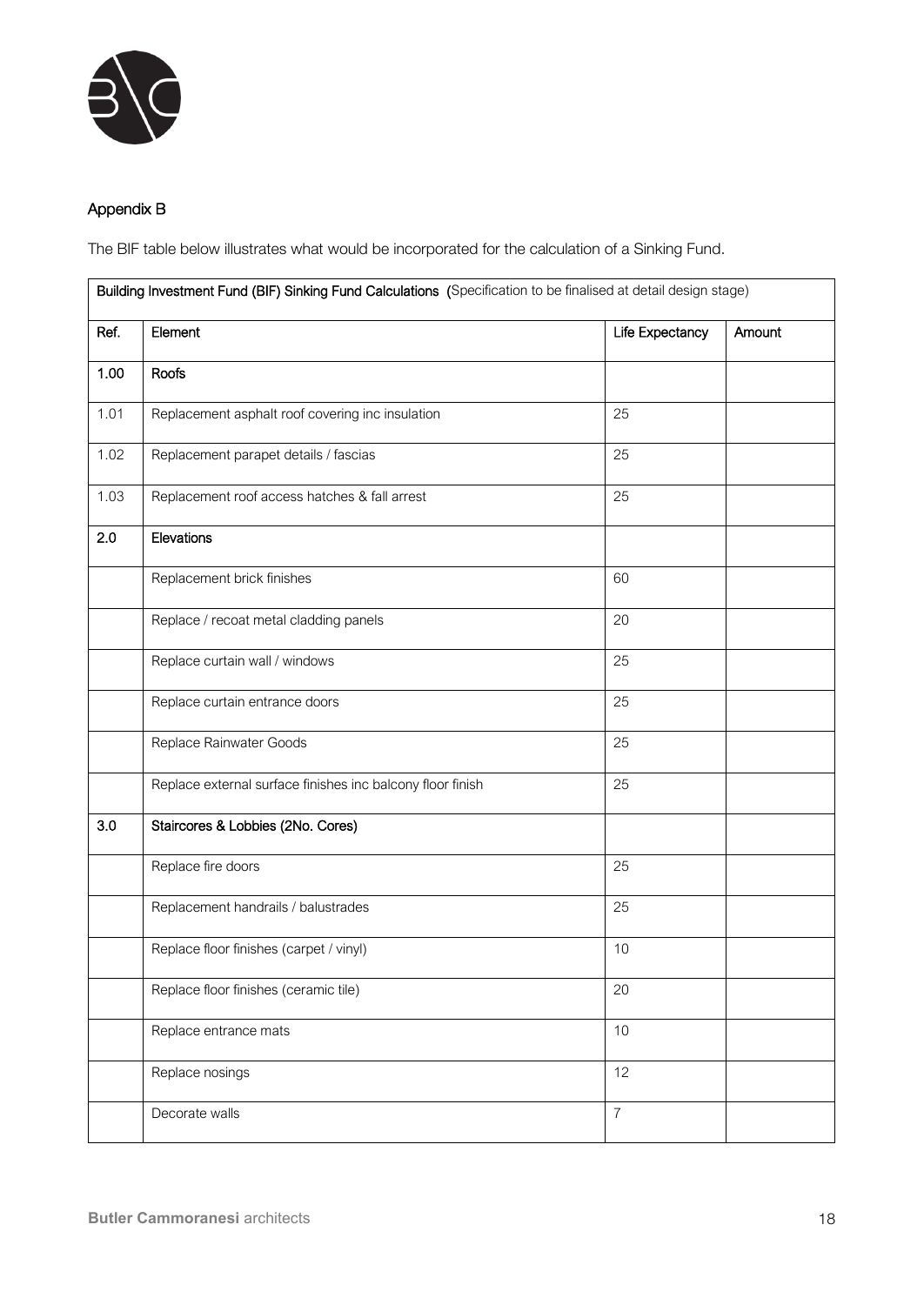

|     | Decorate ceilings                                                   | 7              |  |
|-----|---------------------------------------------------------------------|----------------|--|
|     | Decorate joinery                                                    | $\overline{7}$ |  |
| 4.0 | <b>M&amp;E Services</b>                                             |                |  |
|     | General internal re-lamping                                         | $\overline{7}$ |  |
|     | Replace internal light fittings                                     | 18             |  |
|     | Replace external light fittings                                     | 18             |  |
|     | Replace Smoke Detector Heads                                        | 18             |  |
|     | Replace Fire Alarm Control Panel                                    | 18             |  |
|     | Replace lift Car & Controls                                         | 25             |  |
|     | Replace AOV's                                                       | 25             |  |
|     | Replace Manual Break Glass Units / Refuge Call Points               | 18             |  |
|     | Replace Security system                                             | 15             |  |
|     | Replace / upgrade external mains water connection                   | 20             |  |
|     | Replace / upgrade electrical mains and sub mains distribution       | 20             |  |
|     | Replace emergency lighting                                          | 20             |  |
|     | Replace / overhaul waste pipes, stacks and vents                    | 20             |  |
| 5.0 | Exterior                                                            |                |  |
|     | External boundary treatments - recoat pc finishes to metal railings | 60             |  |
|     | Replace external signage                                            | 15             |  |
|     | Replace cobblelock areas                                            | 18             |  |
|     | Overhaul of landscaping generally                                   | 10             |  |
|     | Replace CCTV provision                                              | 12             |  |
|     | External Handrails and balustrades                                  | 20             |  |